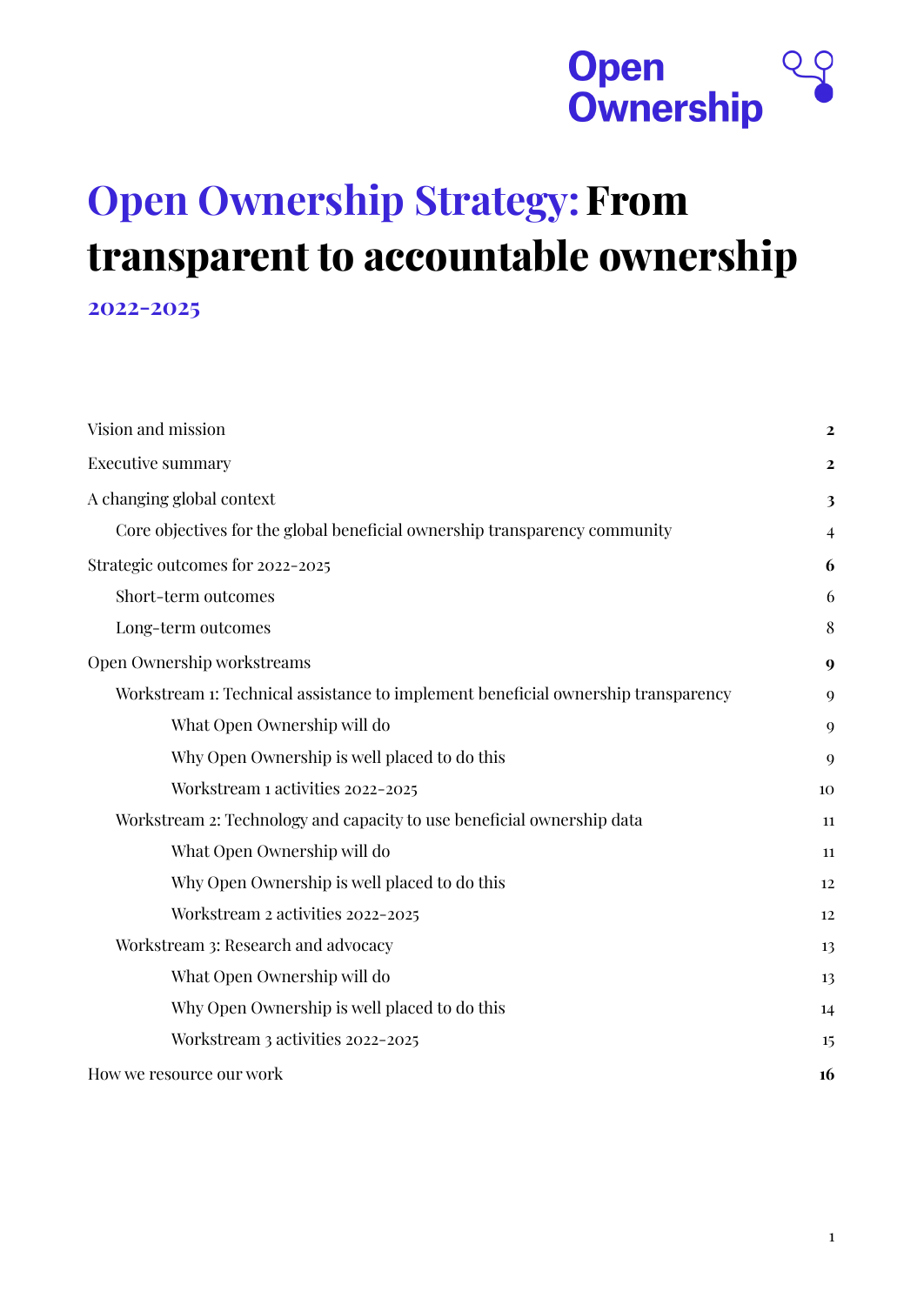

## <span id="page-1-0"></span>Vision and mission

Open Ownership (OO) believes that the disclosure of information on the true owners of companies is an essential part of a well-functioning economy and society. Transparency over company ownership contributes to a better-functioning financial system and economy, both globally and within domestic economies.

Our vision is that governments, businesses, and citizens can readily access and effectively use accurate, complete, and high-quality information on the true owners of companies to achieve their goals, including reducing corruption and tax evasion, improving procurement, and creating a sustainable business environment.

Our mission is to work towards *accountable ownership*: we want to see a world where beneficial ownership (BO) data is available and well used by actors across diverse sectors and societies to improve accountability.

## <span id="page-1-1"></span>Executive summary

Evidence to date shows that beneficial ownership transparency (BOT) has huge potential to deliver a wide range of impacts – from improving investment climates, to detering and holding accountable those abusing corporate structures to commit a range of crimes, including corruption, illegal fishing, wildlife trafficking, and other environmental abuses, and laundering their proceeds.

However, despite successful advocacy over the last decade for BO data to be made transparent or "open" – i.e. made available to the public – and over 100 countries making commitments to do so, implementation varies. When data is available, it is often hard to use and may contain insufficient details or be of questionable accuracy.

In our strategy for 2022-2025, we are seeking to bridge these gaps in implementation and data quality, and our goals are framed around the concept of accountable ownership. To deliver widespread benefits, BO data needs to be accessible, accurate, complete, and well structured, and it needs to be used by a wide range of actors – domestically and internationally. That is why we developed the [Open](https://openownership.org/principles) [Ownership](https://openownership.org/principles) Principles (OO Principles): to bring together the key features required in order to maximise the chance that BO data can be used to deliver impact.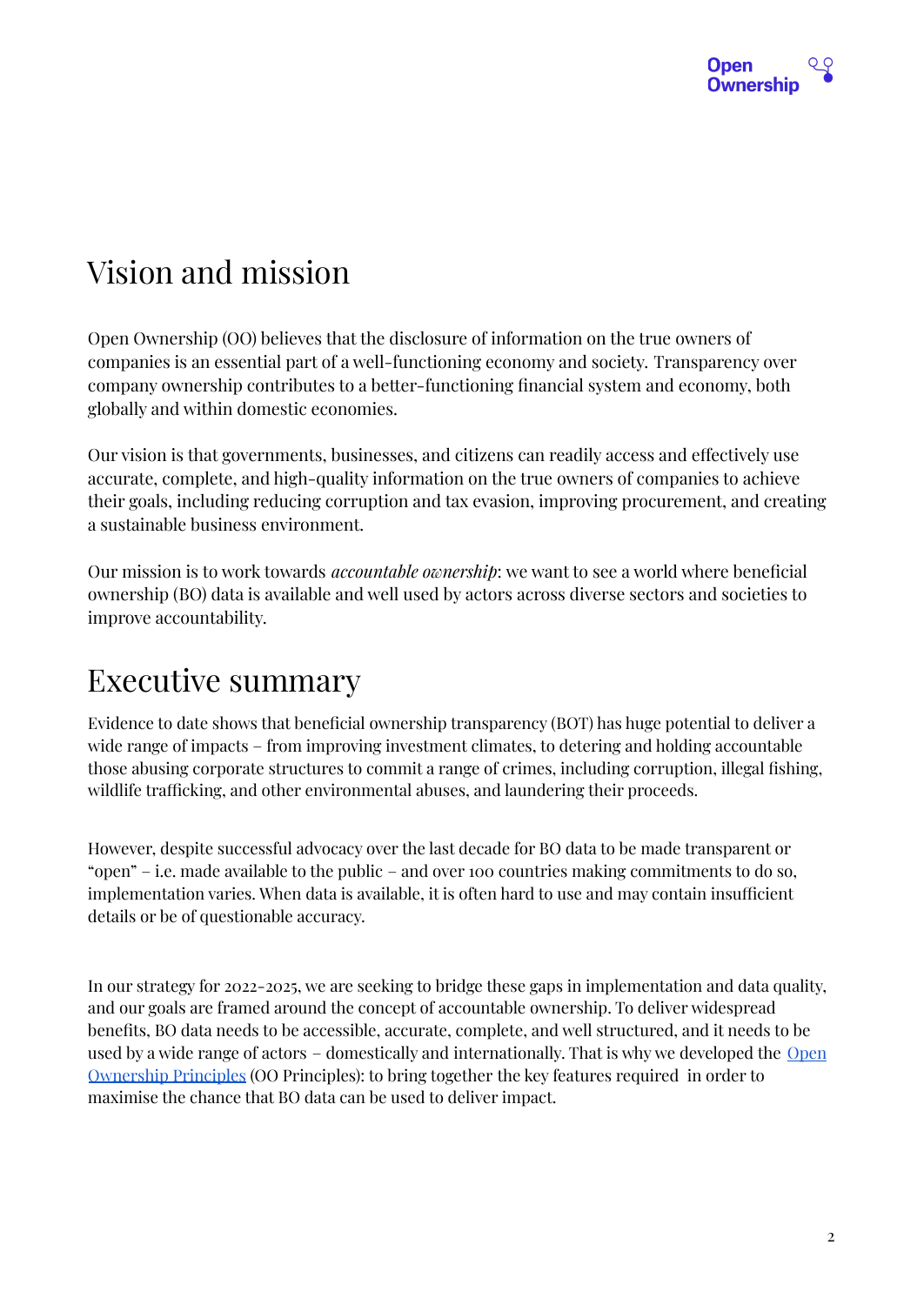

This strategy will see OO work to put the OO Principles into practice across three key areas:

- 1. supporting implementation of BO reforms to make more BO data available;
- 2. catalysing the use of BO data; and
- 3. producing research and advocacy to maximise impact beyond our direct work.

This strategy seeks to achieve concrete progress towards three strategic outcomes:

- 1. more and higher-quality BO data is available to stakeholders in governments, companies, and civil society;
- 2. more locally-relevant guidance, tools, and evidence on the implementation and impact of BOT are available and used by stakeholders; and
- 3. governments, businesses, and civil society use BO data and reforms to achieve their goals.

# <span id="page-2-0"></span>**A changing global context**

The global political argument that BO data should be first disclosed to authorities and centrally collected has largely been won. This is evidenced by the recent changes to the proposed Financial Action Task Force (FATF) Recommendation 24 – a significant shift towards requiring centralised registers of BO – which leaves little room for alternative approaches to central collection. It is also shown by the passage of new legislation in the United States (US) to require central federal disclosure of BO information.

However, as recognised by most actors, the implementation gap on even these limited ambitions is significant. What is more, the broader gaps in knowledge and implementation of approaches to ensure accurate data (most commonly referred to as "verification") remain significant. In addition, there is further work to be done to ensure that BO data is effectively used both inside and outside government to reduce corruption currently enabled by poor oversight of company ownership.

Globally, the COVID-19 pandemic continues, and its impact will be felt throughout the coming years. In this context, accountable company ownership means ensuring that the global response is not further hindered by corruption, waste, fraud, and business practices which endanger health. This approach is strengthened by the new FATF Recommendation 24, which states that countries should ensure public authorities have timely access to BO information on legal persons during the course of public procurement processes.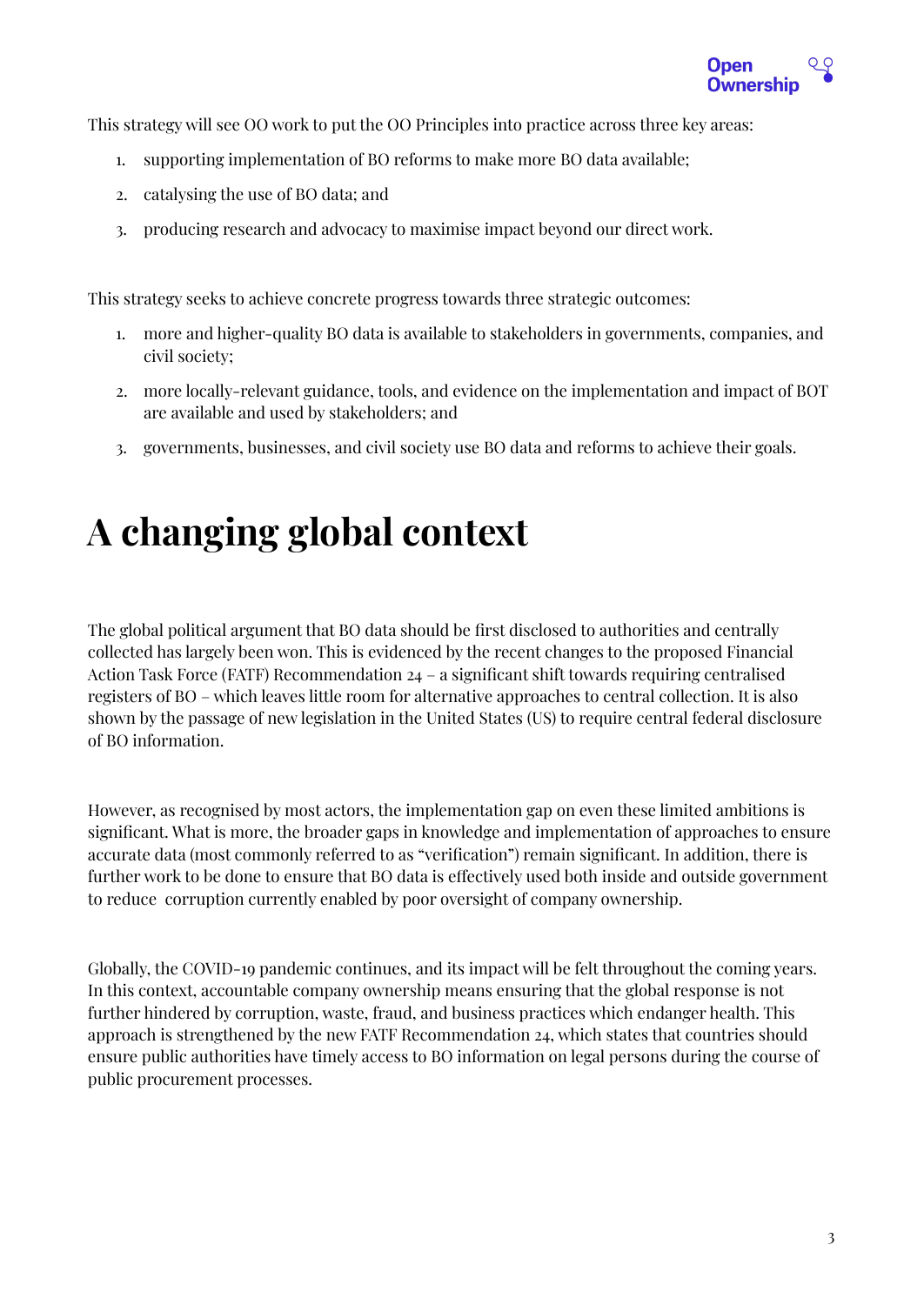

The accelerating transition to sustainable energy sources is another important global policy shift. It creates an additional need to maximise public revenues from the extractives sector, both in the wind-down of fossil fuels and the scaling-up of the mining of critical minerals needed for clean energy technologies. It is vital to embed BOT into renewable energy value chains.

Whilst these developments have shifted the rhetoric regarding the necessity of tackling the problems caused by poor accountability in company ownership, the delivery of reform on BO is lacking, and this is stopping it from fulfilling its potential to support global governance. To overcome this, we see three core objectives for the global community in the coming years, and our strategy outlines the role we wish to play in supporting them.

## <span id="page-3-0"></span>**Core objectives for the global beneficial ownership transparency community**

1. **Collective action** is required from the global community of BO reformers to ensure effective and context-sensitive implementation of BO commitments and to deliver an ecosystem of high-quality data across a critical mass of countries.

### *Open Ownership's role*

We will continue to intensively support the 15 countries where we are actively engaged as well as supporting other countries working through specific implementation issues through our technical [helpdesk](https://www.openownership.org/en/about/helpdesk/). We will share the knowledge and learning we have gained from supporting implementation in vastly different jurisdictions worldwide to ensure that all organisations sharing in this collective goal can play their part to support delivery, including advocacy, campaigning, and technical advice.

2. **Robust new evidence** is needed to advance debates on issues such as balancing privacy and public access, and the mechanisms required to ensure the quality and integrity of data held in BO registers.

#### *Open Ownership's role*

We will provide robust new evidence, gathered through implementation work and thematic research (verification, cost-benefit analysis, the value of BO data in other policy areas, etc.), which will evidence best practice in high-quality data collection and structuring in BO registers.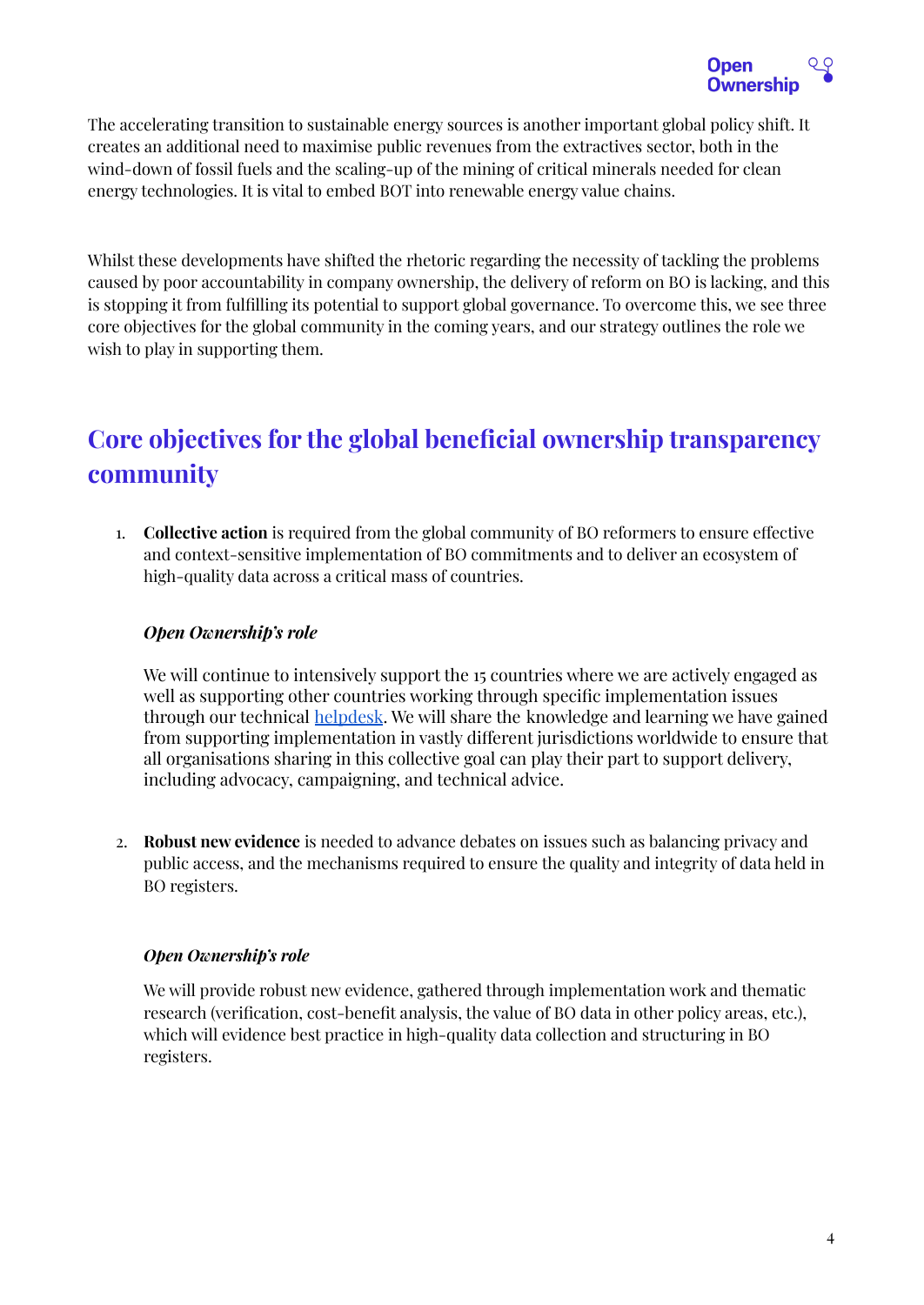

3. **The use of data** needs to be scaled-up to realise the potential of BO reforms as a cornerstone of 21st century governance.

#### *Open Ownership's role*

Through the Opening Extractives programme and throughout our work, we will scale-up our data capability and deliver projects at a global, regional, and national level. Project reports will demonstrate that effective use is taking place and contributing directly to improved governance.

### **What Open Ownership will not do**

We will not be the loudest or most public campaigning voice on any single BO issue. We exist to understand and share how to effectively implement BOT, and we will achieve this by being as close as possible to implementation by:

- delivering it in a small number of contexts;
- or providing sustained technical support to those that are doing the delivery; and
- disseminating the evidence persuasively to those who can deliver and support change.

It is our view that we cannot be both a campaigning organisation and simultaneously gain the kind of access we need to deliver meaningful learning that contributes to global knowledge. We wish to support those actors globally, regionally, and domestically who can play that role, and ensure that they are equipped with the very best and latest information on what effective reform looks like.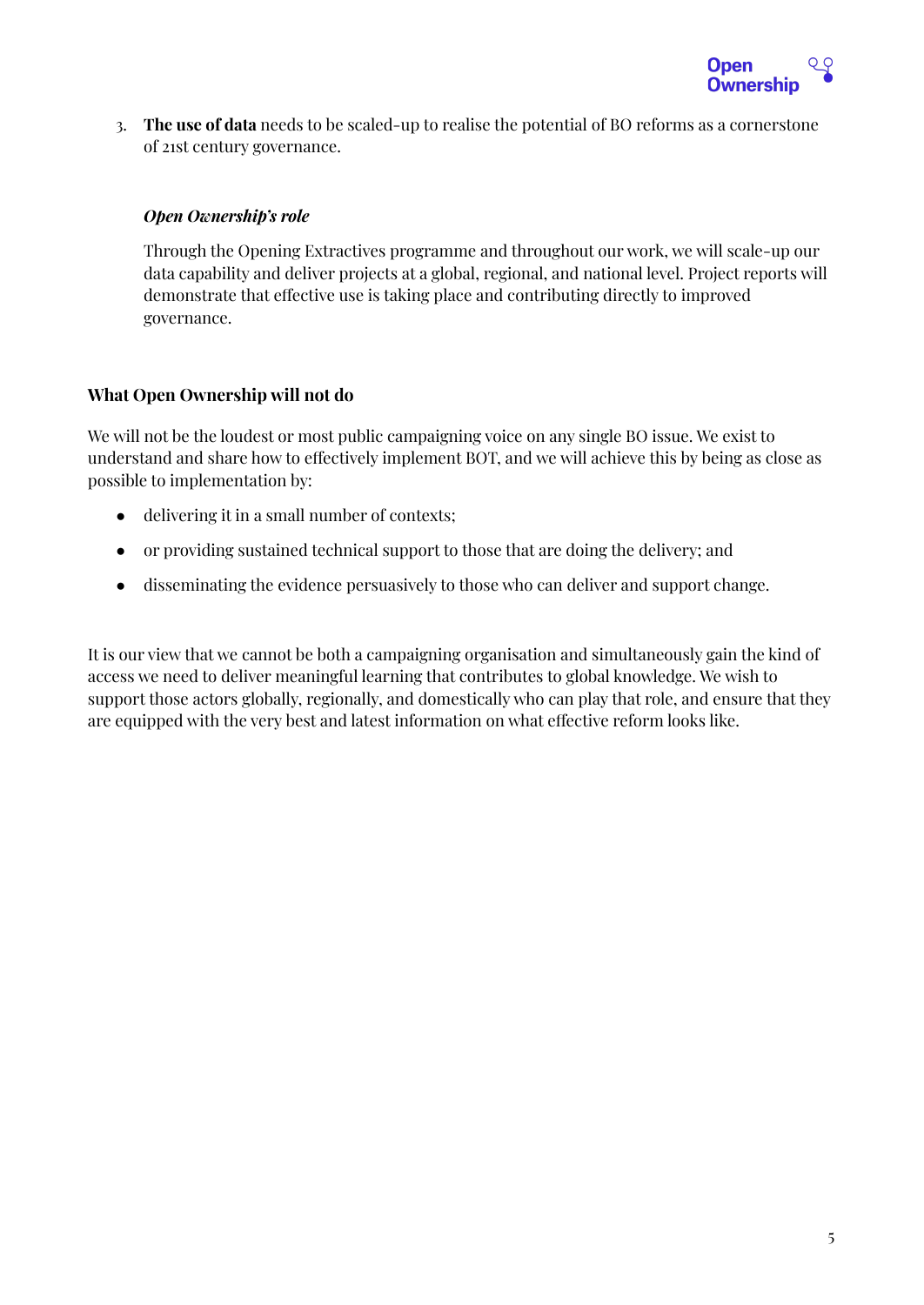

# <span id="page-5-0"></span>**Strategic outcomes for 2022-2025**

During 2022-2025, OO will work to achieve three interconnected outcomes (see diagram below). Together, these outcomes are designed to contribute to measurable impacts towards realising OO's vision. Working in the relatively new and fast-evolving area of BOT means that our strategy needs to be flexible and adaptive. This strategy, therefore, sets out a framework to guide our work and provides some top-level targets against which we will measure our impact. It is, however, a living document and will be revisited regularly to allow us to adapt to new opportunities, challenges, and advances made in policy and technology.



## **OPEN OWNERSHIP: THEORY OF CHANGE**

## <span id="page-5-1"></span>**Short-term outcomes**

### **Outcome 1: More and higher-quality BO data is available to stakeholders in governments, companies, and civil society**

Over 100 countries have committed to BOT reforms, mainly during the last five years, yet to date, less than a quarter of these countries have fully implemented public BO registers. Analysis of the existing public BO registers identifies a number of problems concerning the quality of, and access to, data. If not addressed, and if repeated in other implementations, this will seriously impede data use and potentially lead to a backlash against BOT. Therefore, for BO data to be widely used to deliver impact, this implementation gap needs closing, and implementations need to result in higher-quality data than that which is currently available.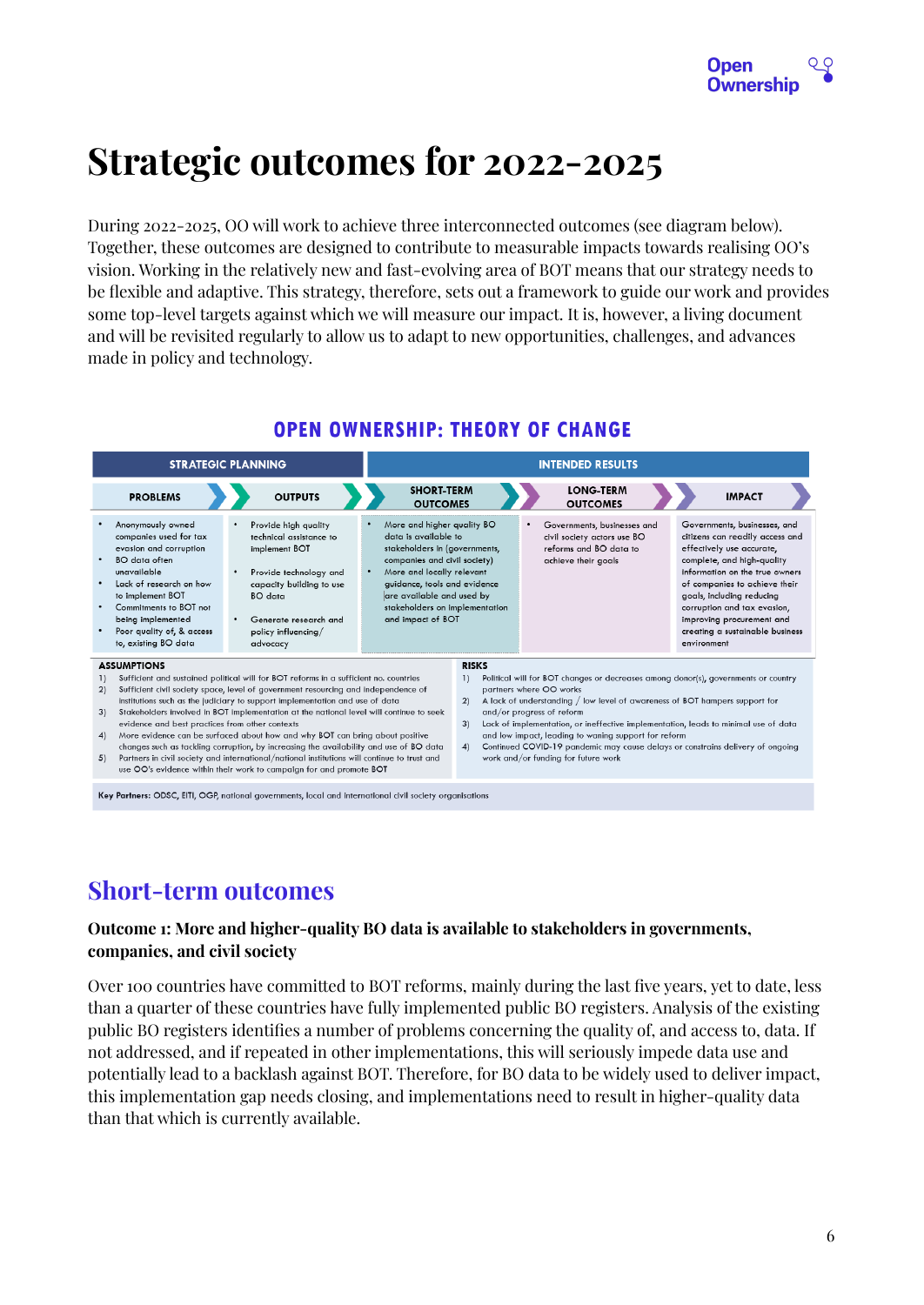

OO's work supporting implementation of BOT, plus the work of our partners globally in almost 40 jurisdictions, has identified that more knowledge is needed of what good practice looks like, and that this knowledge needs to be deployed in more BOT implementations around the world. Beyond the direct implementation support that OO will deliver, this knowledge needs to be shared widely throughout the community of national and international stakeholders that influence and undertake BOT reforms.

To meet these needs during 2022-2025, OO will:

- provide high-quality technical assistance to support governments to effectively implement BOT;
- generate a comprehensive body of research and knowledge about good practice in implementing BOT, working closely with implementers to test and refine this knowledge; and
- analyse the quality of published BO data in order to advocate for greater commitment to high-quality, impactful data publishing.

In addition to meeting the needs outlined above, OO recognises two further key factors that will influence the extent to which our interventions contribute to outcome 1:

- 1. there is a need across many countries (especially in low- and middle-income contexts) for increased sustainable funding for BOT reforms;
- 2. there is a need for greater capacity amongst national and international practitioners and consultants to support effective implementation.

OO will seek to influence both of these factors through the policy influencing work described under workstream 3. Additionally, under workstream 3, OO will share this knowledge with international actors and intermediaries that work directly with implementers, or who influence their behaviour.

### **Outcome 2: More locally-relevant guidance, tools, and evidence on the implementation and impact of BOT are available and used by stakeholders**

BOT remains a relatively new policy area. Good practice is not yet widely understood, and global standards such as the FATF Recommendations are continuing to evolve. Significant opportunities exist during 2022-2025 to shape the ambitions and trajectory of how to implement BOT effectively, and why doing so across the world is so important.

The 2021 G7 summit reaffirmed the importance of BOT, highlighting its relevance to sectors beyond anti-corruption and money laundering, such as illegal wildlife trafficking. The movement towards BOT in the US, as showcased in the 2021 Summit of Democracy, has it well-placed to be an active champion of the cause. Indonesia's Presidency of the G20 in 2022 creates a further international platform to elevate BOT on the global stage, in particular due to Indonesia's recent commitments to BOT and its participation in the Opening Extractives programme, jointly delivered by OO and the Extractive Industries Transparency Initiative (EITI). The situation is not without its risks, however, and there remains a significant gap between countries leading the call for public BO registers and the less impactful ambitions of central, non-public registers or central registers with significant barriers to access and use (as have emerged across the European Union).

Globally and nationally, within key countries, there are strong civil society and business voices calling for an ambitious agenda of open public registers, however, there are limited concrete examples of successful implementation and resulting positive impacts. This has created space for pushback based on hypothetical and under-explored concerns. These concerns, such as infringement on privacy and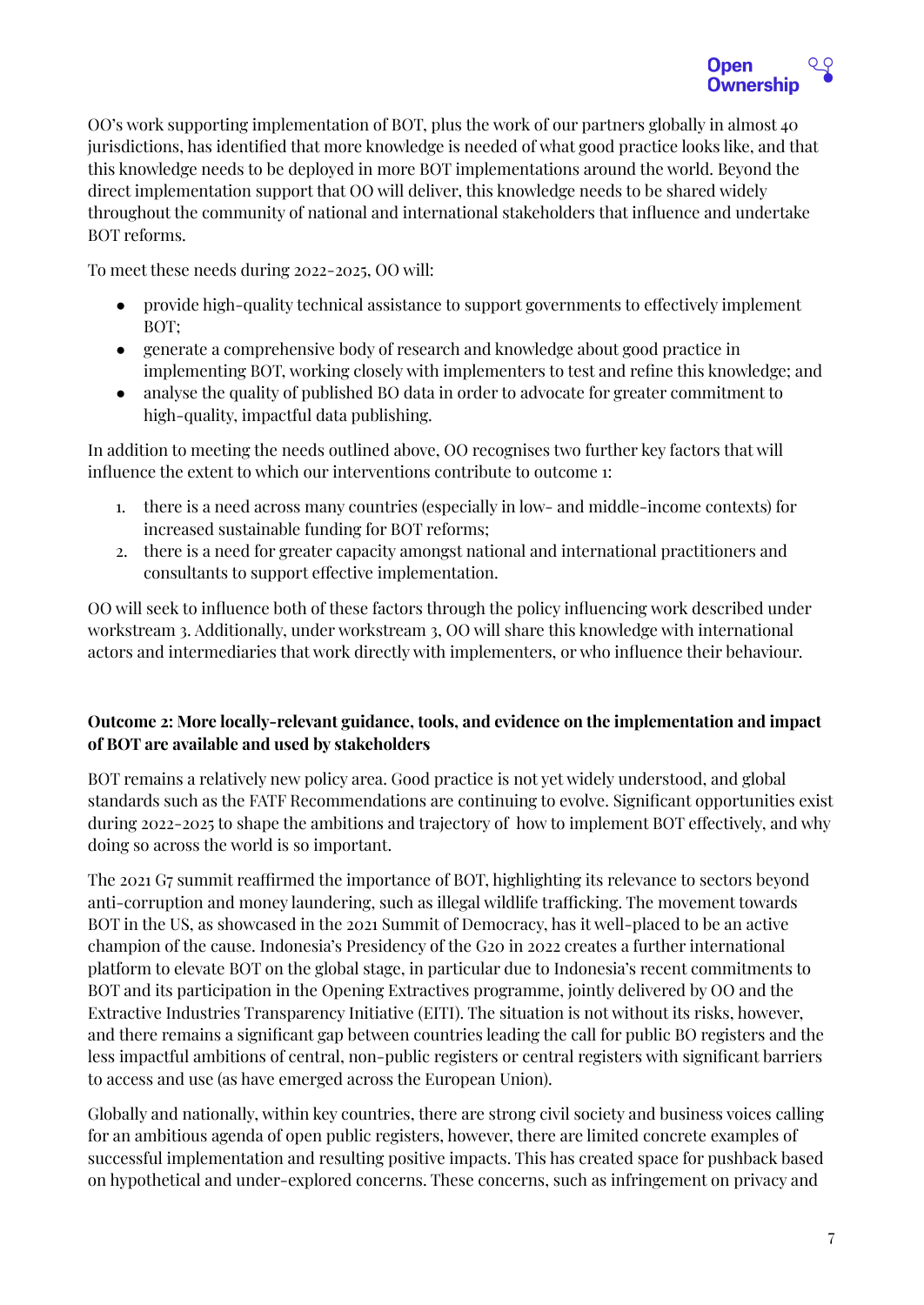

the perception of resulting personal risk to beneficial owners, often have a basis in reality; however, a lack of robust evidence means these arguments are deployed without being effectively challenged.

To support the achievement of outcome 2, there is a need for new evidence about the impact of effectively implemented registers that draws on real-world data and highlights the added value and impact of ambitious and effective implementation of public BO registers. This will be of greatest use if it highlights the relevance of BOT to policy agendas beyond anti-money laundering and the added value of effective implementation in different policy areas. These evidenced resources need to support the advocacy of OO and OO partners at critical points in the policy-making process maximising our impact and reach beyond countries that we directly engage with to provide technical assistance.

To meet this need during 2022-2025, OO will:

- produce new research, evidence, impact stories, and case studies to support effective implementation of BOT, and make the case for why it matters to influential stakeholders;
- develop and implement an advocacy strategy to engage key stakeholders throughout governments, multilateral institutions, civil society, and the private sector, either directly or via partner organisations.

## <span id="page-7-0"></span>**Long-term outcomes**

#### **Governments, businesses, and civil society use BO data and reforms to achieve their goals**

BO reform is still immature, and the processes and technology to support data collection, publication, and use are not well developed. For most users of BO data (aside from law enforcement agencies who may have a legal mandate to access BO data directly from companies or from closed registers), the only sources of data about the beneficial owners of companies are private sector databases. These are expensive to access, and due to the marketplace incentive to package together and sell diverse information drawn from multiple data sources, there is often a lack of clarity over the original sources and accuracy of the data.

Despite an increasing awareness of some general use cases, such as tackling corruption and money laundering, the capacity for actors in governments, civil society, and businesses to use publicly available BO data remains limited. This is either due to a lack of understanding of the potential of BO data for their work or technical challenges in cleaning, linking, and analysing the data.

These barriers need to be overcome in order for more governments, businesses, and civil society actors to make use of BO data within their work and demonstrate its value and efficacy. By increasing awareness among these groups of how BO data can help them to achieve a wide range of goals, as well as bolstering their capacity to understand how to harness available data, OO will drive widespread use of BO data. This, in turn, will help OO support compelling real-world cases of BO data use by governments, civil society, and businesses to add to the body of evidence about the impact and potential of BOT, and assist data users in understanding its potential.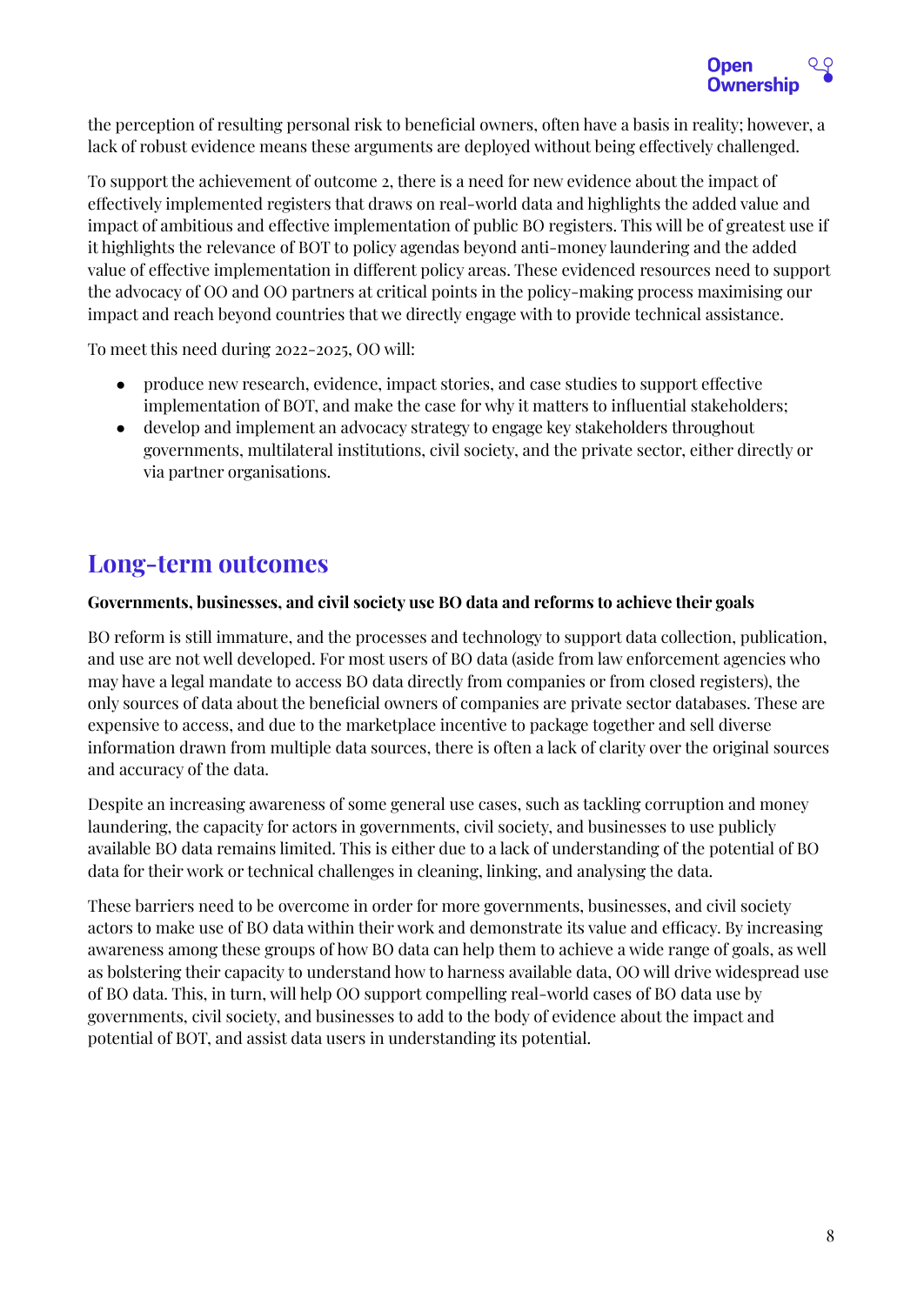

To meet these needs during 2022-2025, OO will:

- build the capacity of key user groups to understand and use BO data;
- document and communicate specific use cases and examples of BO data being used to support key needs;
- provide new tools that help governments, civil society, and companies analyse and draw insights from BO data that meet specific needs;
- develop the Beneficial Ownership Data Standard (BODS) to a stable v1.0 and beyond, to give an international framework for publishing high-quality BO data which makes it easier to connect data from multiple sources or jurisdictions.

# <span id="page-8-0"></span>**Open Ownership workstreams**

OO organises its work through three main workstreams: technical assistance to implement BOT; technology and capacity to use BO data; and research and advocacy. These three workstreams contribute, to varying extents, to all three outcomes.

## <span id="page-8-1"></span>**Workstream 1: Technical assistance to implement beneficial ownership transparency**

## <span id="page-8-2"></span>**What Open Ownership will do**

Building on OO's track record of providing technical assistance to almost 40 jurisdictions with aspects of BOT implementation, OO will provide targeted support and quality assurance throughout each stage of the process of implementing BOT. We will work directly with national government agencies that are responsible for implementation and engage holistically with local and international stakeholders across and outside of government to ensure that reforms are well understood and supported, and that they respond to the needs of data users. Depending on the opportunities in each context, this will include full economy central BO registers as well as work in specific sectors, such as extractives and procurement.

## <span id="page-8-3"></span>**Why Open Ownership is well placed to do this**

At this point in the development of BO reform globally, the most effective way for OO to drive effective implementation is to continue to develop our knowledge by directly supporting implementation, i.e. learn by doing. This ensures that OO will remain well placed to produce the most up-to-date, evidence-based guidance on best practice that can be widely deployed. To give us the best chances of supporting locally-owned, sustainable, and effective reform efforts, we need to meet implementers where they currently are and tailor our support to meet the political, economic, policy, and technology contexts where we work. As more countries progress along the implementation journey, we expect that more of our work will focus on the later stages of implementation (e.g. design and development of systems, verification, and use) during 2022-2025.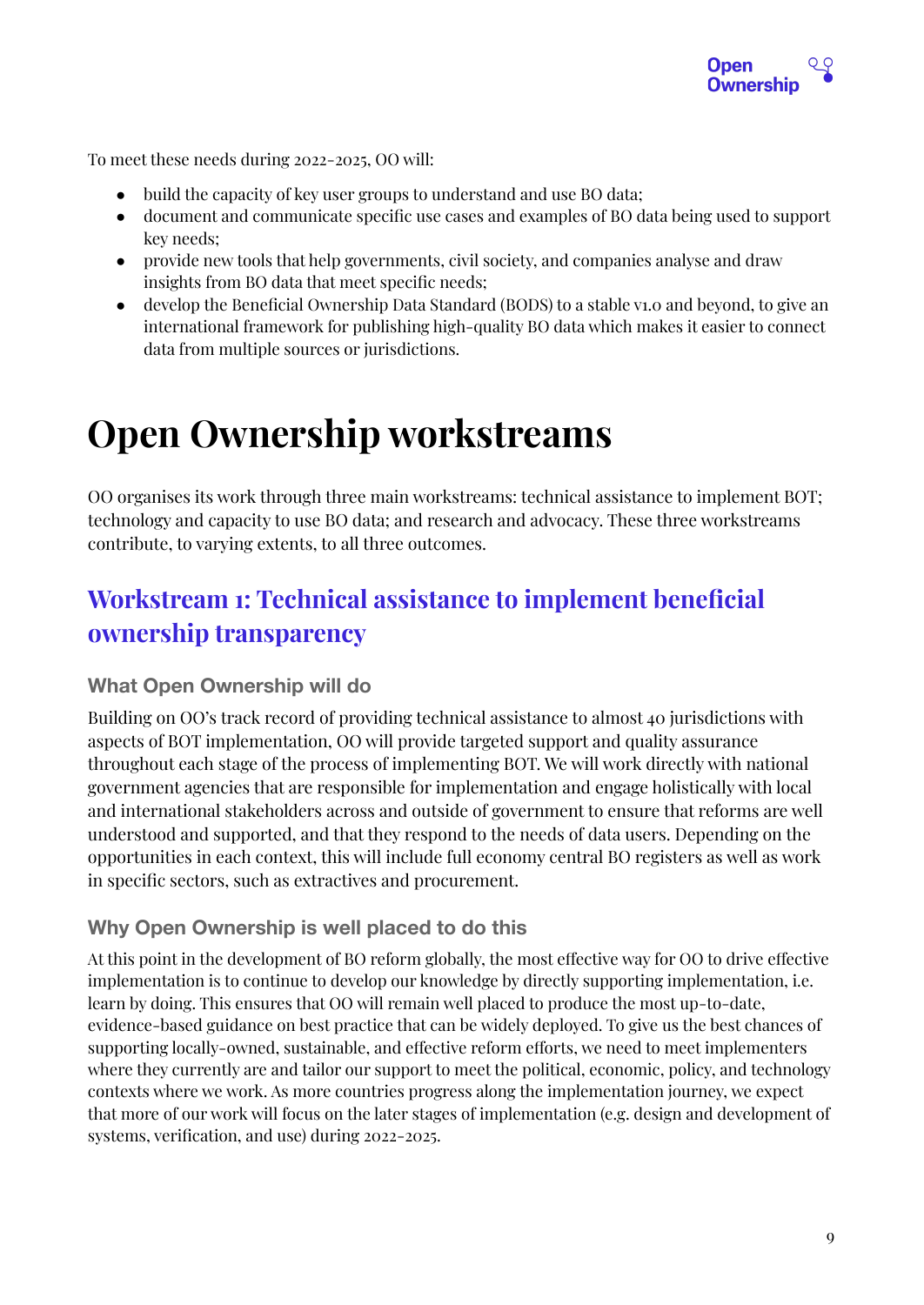

Our approach will continue to be holistic, and it will become inclusive of a wide range of potential data users. This engagement gives us the best understanding of how to deploy our expertise to benefit each context and promotes sustainable reform that meets local needs.

## <span id="page-9-0"></span>**Workstream 1 activities 2022-2025**

**1. Provision of expertise to countries to work through specific implementation issues, provided through the OO helpdesk**

The OO helpdesk describes the services that OO can provide to support implementers of BOT and actors supporting reform. This work falls into two categories:

- **Brief tailored responses to all queries received.** OO will provide a basic response to all queries that we receive, whether those are addressed to individual team members or come via our [support@openownership.org](mailto:support@openownership.org) inbox. At a minimum, our response will share relevant OO resources relevant to the query.
- **More detailed responses, or responses to multiple queries from actors in the same jurisdiction.** OO expects to continue receiving an increasing number of queries from BOT implementers, many of which would require several days of work to address in full. We will prioritise more detailed responses to queries where we judge that our response can achieve one or more of the following:
	- a. support more effective implementation in that context (outcome 1), including considering how much influence the agency asking the query has over implementation;
	- b. lead to examples or case studies that we can use to influence BOT regionally or globally (outcome 3);
	- c. enable OO to learn useful information about a particular implementation issue that helps us improve guidance or tooling for other implementers (outcome 1);
	- d. help us develop new relationships in priority countries where OO has limited engagement, or give OO a better sense of potential technical assistance needs and opportunities (outcomes 1, 2).

#### **2. Sustained and tailored support to 15 countries progressing their implementation of BOT**

Above and beyond the helpdesk support outlined above, OO will provide sustained support – envisaged to be six months or more, to 15 countries that are deemed to be high priority in the context of advancing OO's strategy.

We will select countries that meet (or partially meet) the criteria laid out below, based both on "top down" discussions with international partners and donors to identify potential opportunities, and through "bottom up" discussions that take place through the course of our helpdesk provision.

This level of assistance will normally be defined through a memorandum of understanding or similar arrangement with the lead implementation agency, and will typically include a scoping assessment;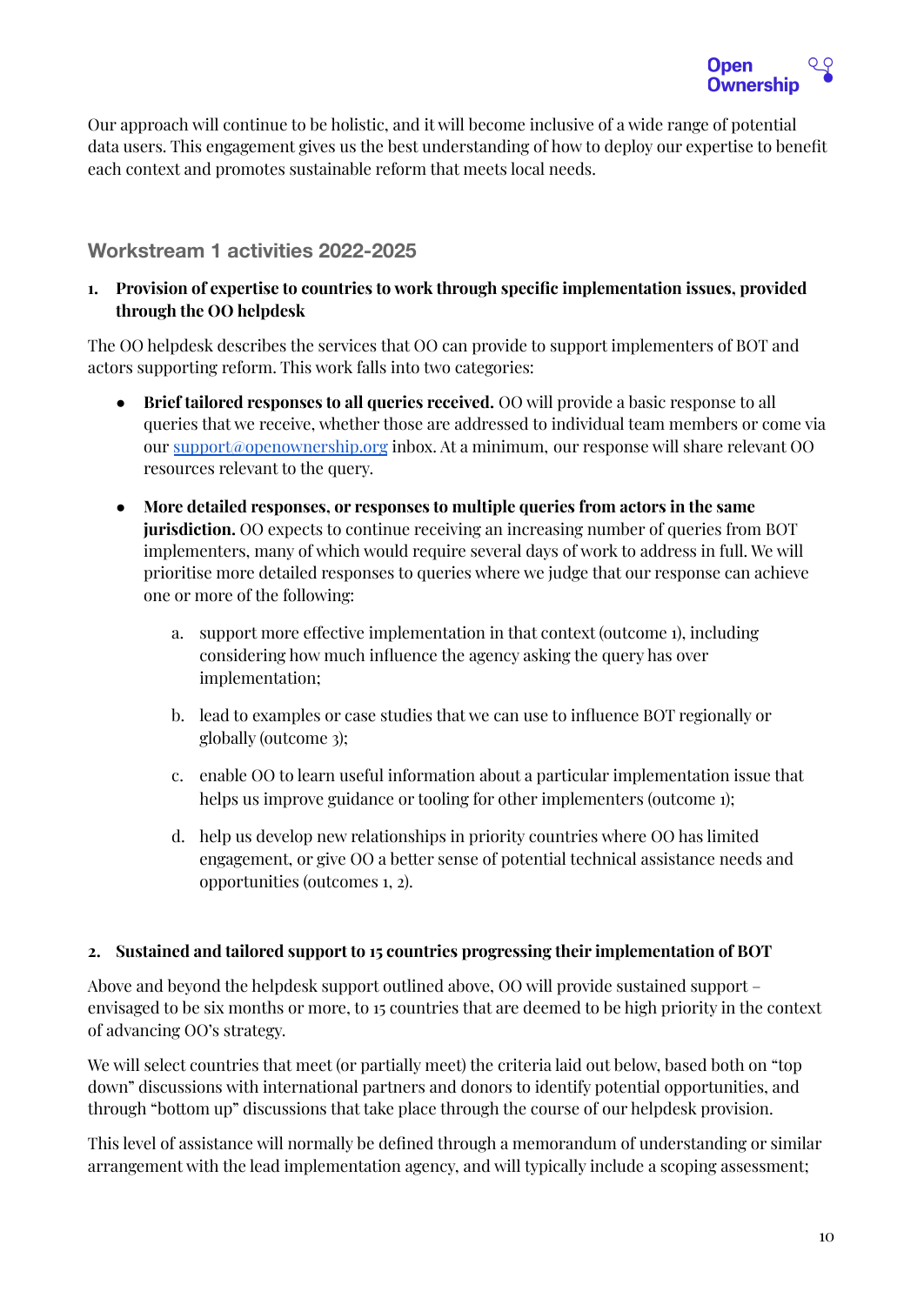

stakeholder and contextual analysis; provision of bespoke research; technical and policy support; and sustained engagement with multiple in-country actors and relevant international partners.

Such work enables OO to develop a deep understanding of BOT implementation in the specific context and offers more substantive opportunities to influence progress towards effective implementation. It is, however, resource-intensive and therefore OO will only undertake sustained support to a small number of countries during any one year. We will regularly check the extent to which countries receiving sustained support continue to meet the criteria below. Through our organisational monitoring, evaluation, and learning (MEL), we will collect and analyse information that allows us to decide if and when to move countries between sustained support and repeated helpdesk support.

#### **Criteria for provision of sustained support:**

- a. there is high-level political will and commitment to reform;
- b. there is a concrete need for OO's technical expertise, and implementers are receptive to partnering with OO throughout implementation;
- c. implementers are keen to contribute to international dialogue and communications about BOT, for example, by championing BOT internationally, or sharing their experiences of implementation at a technical level with other countries;
- d. where OO's work is likely to support meaningful advances in the availability of BO data (i.e. can we work with the implementer to get them to the point of *publishing* new – or improved – data?).

In addition, we will prioritise countries where there are opportunities for OO to learn something new about implementation that will help us advance BOT in other contexts, for example, enabling OO to develop deep knowledge across all the nine OO Principles.

During 2022-2025, OO will deliver the final three years of the Opening Extractives programme, and consequently a significant proportion of our sustained support to countries will focus on technical assistance that supports the implementation of BOT in resource-rich countries. The process for selecting countries to participate in Opening Extractives used a set of indicators that align with the above criteria, with the additional lens of seeking to achieve positive impact on natural resource governance.

## <span id="page-10-0"></span>**Workstream 2: Technology and capacity to use BO data**

## <span id="page-10-1"></span>**What Open Ownership will do**

We work with governments, civil society, and companies to develop technology that uses BO data to actively reduce corruption risks and improve governance. We have developed BODS, which enables the publication of structured, linkable BO data, and the Open Ownership Register, which demonstrates this with real-world BO data for nearly eight million companies, and allows anyone to download and analyse the data.

We will undertake new work to encourage actors to use BO data. Under Opening Extractives, we will provide direct support to actors to use BO data within specific projects that aim to improve natural resource governance. We will also provide training to people and organisations (including governments) wanting to understand and use BO data. Through this, we can test how much further OO could advance this work: is it mainly important to provide good examples to show that BOT is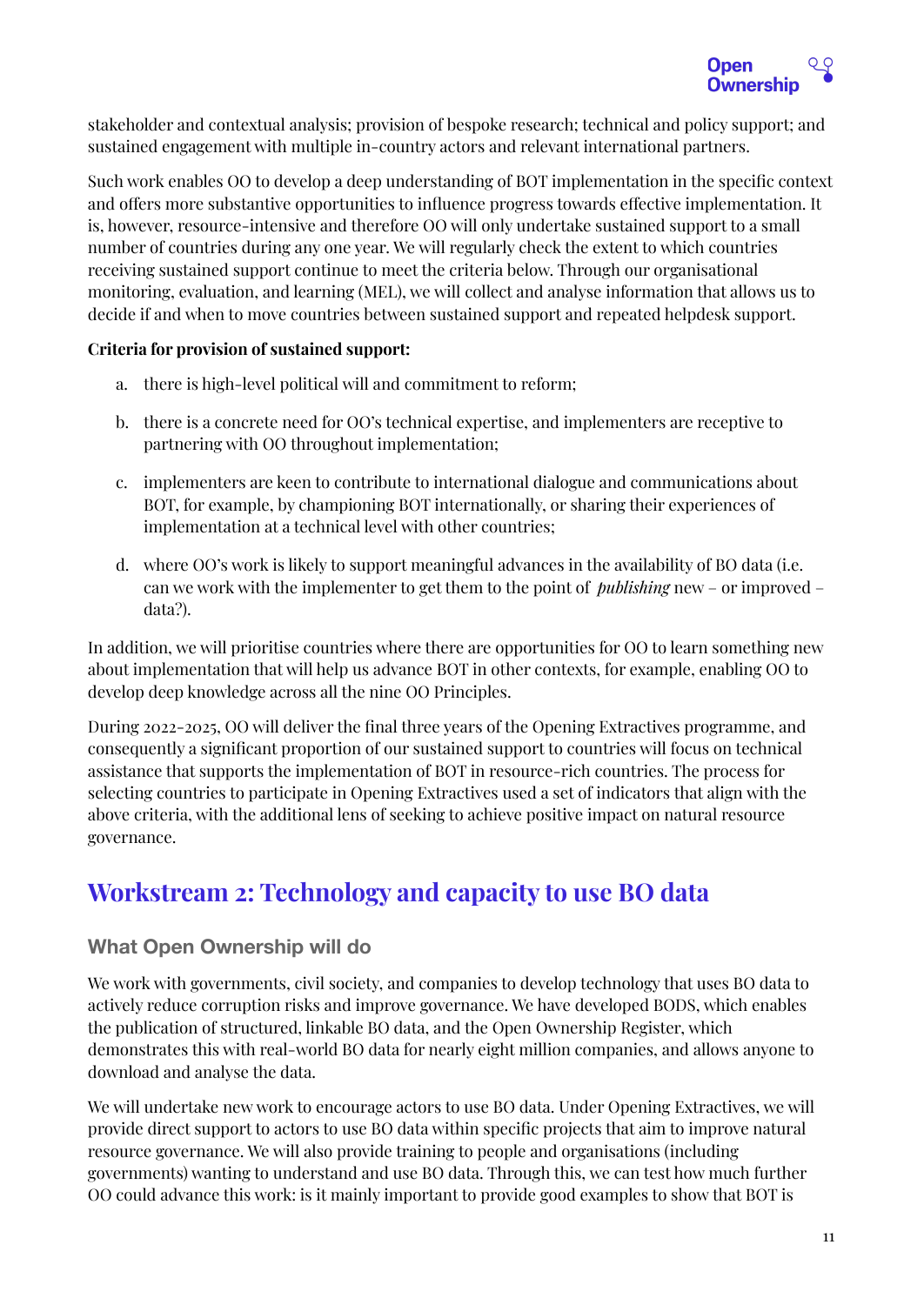

impactful, or is there a more substantive need to support data use to ensure that progress does not stop at transparency and continues to deliver actual benefits?

## <span id="page-11-0"></span>**Why Open Ownership is well placed to do this**

Technology is, and must continue to be, a core part of OO's offer. OO's support fills gaps where commercially market services do not yet offer effective solutions. By providing technologies such as the BODS as free, open-source material for the public good, we aim to transform the availability of structured BO data around the globe, going beyond the implementation support we provide directly to countries.

BODS, which distils our current policy and technical knowledge into a data schema and accompanying documentation, acts as a guide for the collection, storage, and sharing of high-quality, structured BO data. We will continue to test BODS with country implementers, refine it in response to feedback, and share learning across policy and technical aspects of reform. Working with the community of users, we will ensure that BODS evolves to incorporate and provide ways to model the frontier issues faced by implementers worldwide.

We will advocate for the benefits of open, structured BO data as exemplified in BODS by working with governments and standard-setting authorities to further the adoption and acceptance of BODS as the de facto open global BO standard. It was adopted as the official standard of the United Kingdom Government in March 2022, and it is being proposed by many actors in the field to the US Government for their consideration and adoption.

The Open Ownership Register is used to collate, link, and analyse BO data where it is freely available. It has had real success in demonstrating the benefits of structuring and linking BO data, however, it has not become the widely-used product that was originally envisaged by OO's founders. For this reason, in 2019, we made the decision to move the focus away from being an end-user product and instead using the Register to analyse and understand BO data in the real world.

This technological expertise, coupled with extensive policy engagement across global and national contexts (see workstreams 1 and 3) places OO exceptionally well to deliver targeted and innovative capacity-building. We support users across governments, civil society, and the private sector to better use BO data within their work. To date, this work has remained quite nascent, since relatively little BO data exists publicly; however, as more data becomes available we will scale up our work with data users to promote effective use of the data.

## <span id="page-11-1"></span>**Workstream 2 activities 2022-2025**

**1. Build the capacity of governments, civil society, and companies to understand and use BO data, and develop new tools that allow them to do so**

During 2022-2025, OO will increase its focus on supporting the use of BO data. This work will comprise:

● supporting the publication of interoperable, structured BO data in BODS format, primarily through the Open Ownership Register;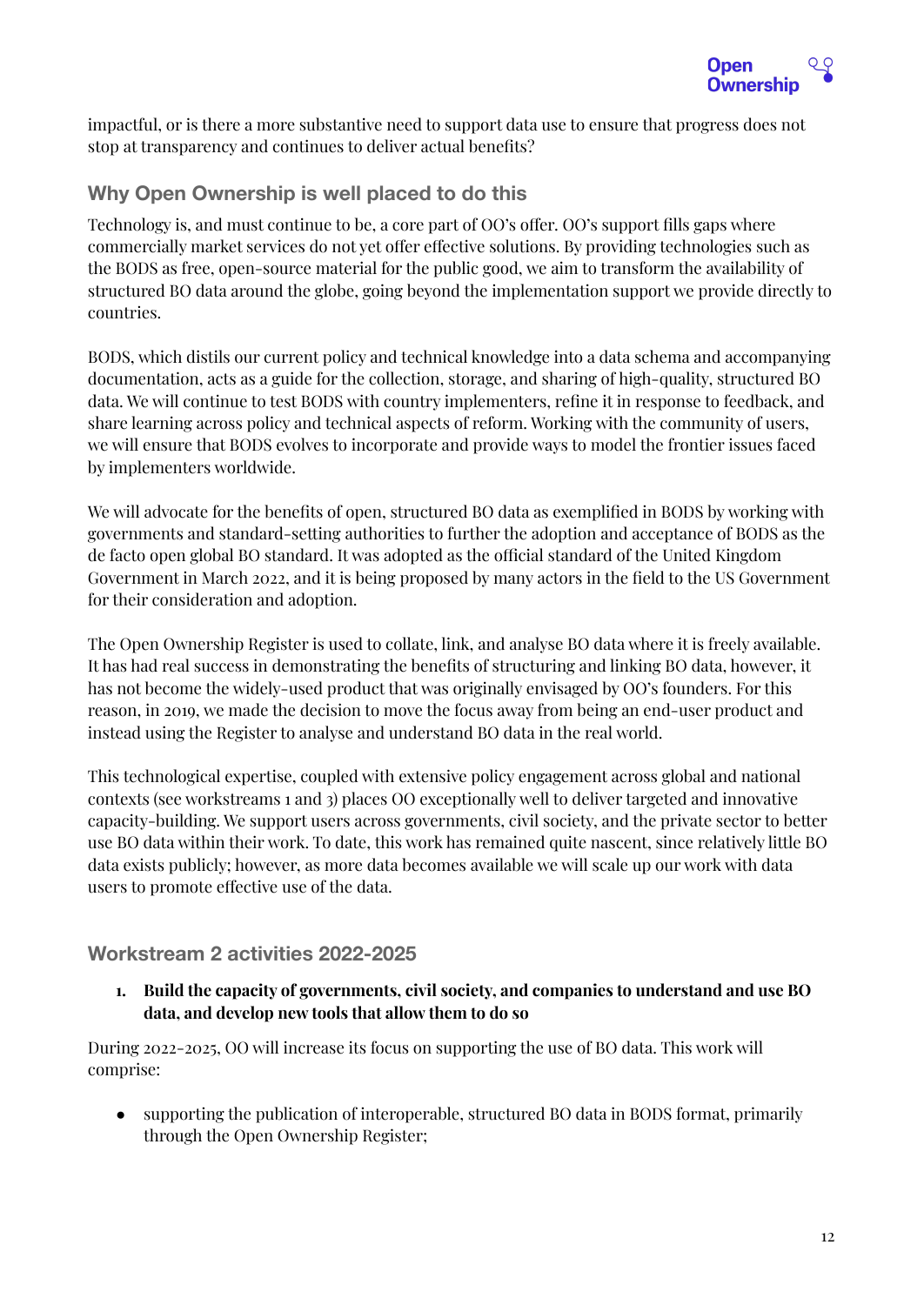

- working with current and potential BO data users across government, civil society, and the private sector to document and communicate specific use cases and examples of BO data being used to support specific outcomes;
- developing tools and technologies that meet these user needs, prioritising technology that is unavailable in the market, is not responding to well-articulated user needs, or is not delivering effective implementation;
- analysing the quality of published BO data in order to drive greater commitment to high-quality, impactful data publishing.

The best way we can understand what effective implementation and use of BO data looks like is to ingest and use the data created and published around the world. In line with the OO Principles, which set the standard for effective BO disclosure, we will analyse newly published sources of BO data to determine the quality of the information released.

We will use these analyses to drive greater awareness of, and adherence to, the OO Principles as well as increased knowledge of BODS. We will publish the findings of detailed data explorations to surface issues arising from new BO data sources and make recommendations for improving data quality and interoperability. This will drive a virtuous cycle of data publishing, checking, validation, and use. Where data quality allows, we will demonstrate how to manipulate and work with BO data in order to incorporate it into data workflows, or how to explore it using open-source tools to demonstrate new use cases.

### **2. Develop BODS to a stable v1.0 and beyond**

We will develop BODS, ensuring that it is used and remains a useful guide for the export and sharing of high-quality BO data within and across jurisdictions. We will support countries who are delivering against the OO Principles to accelerate their progress using our technical knowledge and expertise, whether or not BODS is the standard of choice for exporting data.

OO will develop a transparent and participatory governance system for BODS, consisting of a maintenance and support process; detailed documentation; and a defined policy for version management. It will incorporate and represent the views of the range of people and institutions which use BODS. This will give the surety and certainty to our partners that BODS is a robust, well-maintained, and flexible standard which they can rely on when looking for an open standard to incorporate into their systems and BO disclosure workflows. Having stable features which are well documented, created in line with user requirements, and based on real-world insights will help make the case for wider adoption of BODS and, in turn, will drive the production of higher quality, interoperable BO data.

## <span id="page-12-0"></span>**Workstream 3: Research and advocacy**

## <span id="page-12-1"></span>**What Open Ownership will do**

OO's research and advocacy work is twofold. First, aims to influence policy and practice at the national level for countries to whom OO provides technical assistance. Second, aims to contribute to raising international BOT standards by influencing key policy and standard-setting bodies and other influential international actors. In order to do this, OO will develop an advocacy strategy that will inform which resources we will produce and with which stakeholders we will engage.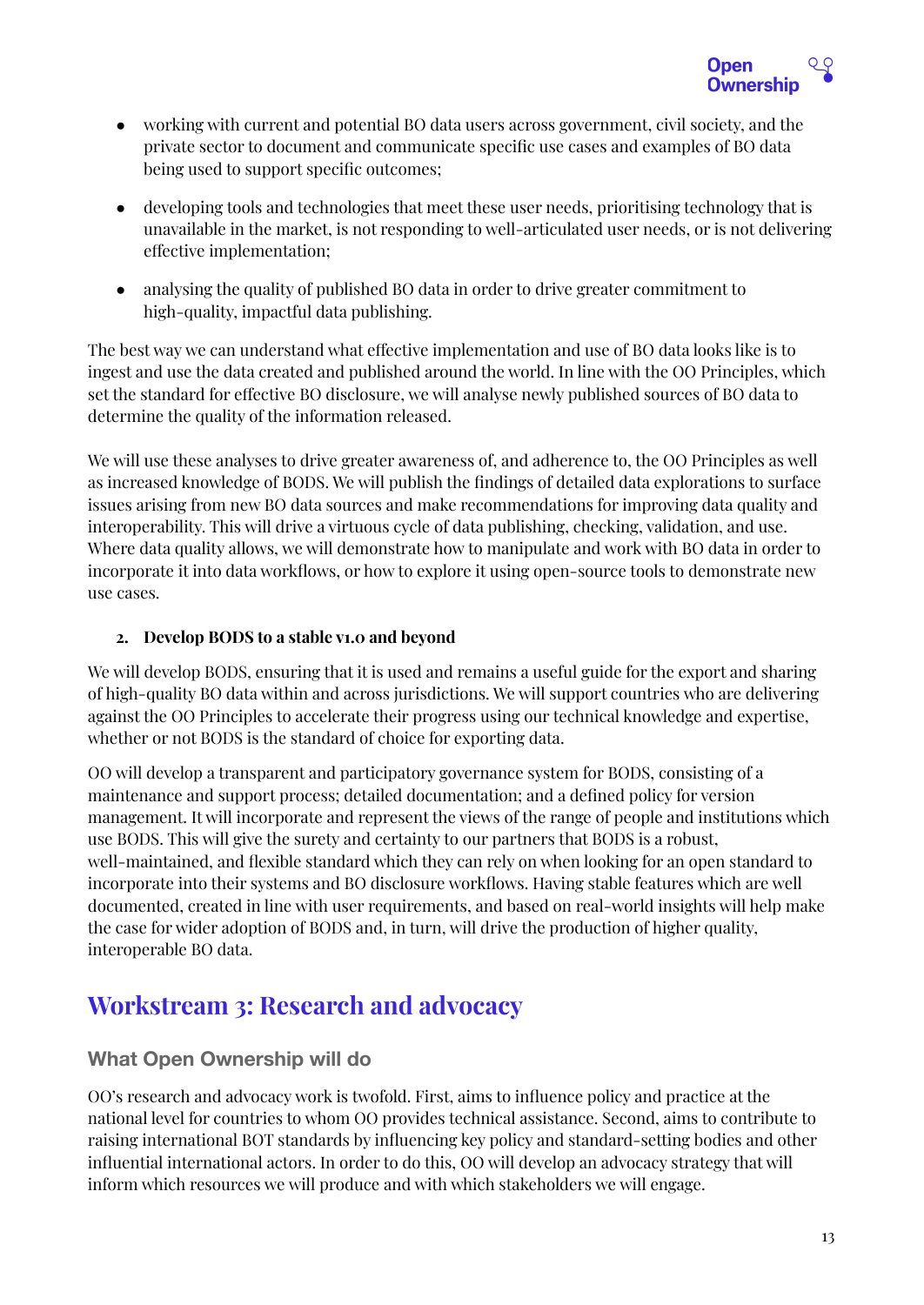

OO will build the evidence base and produce the guidance and resources that will help local stakeholders implement effective BOT reforms. It will do so by collecting evidence of implementation and impact from its country work, guided by and informing the OO Principles, and sharing this knowledge and evidence with other national level stakeholders. OO's focus will continue to be across the overall BOT implementation journey, with a specific focus on dependencies between different aspects of implementation (e.g. how choices at the legislative stage impact the data that is collected). We will also focus on specific frontier issues (e.g. potential risks from publication in conflict-affected states and the effects of BOT on gender equality and inclusion) and other implementation challenges (e.g. public limited companies and state owned enterprises).

Compared to research and policy work to date, OO will more proactively identify a need for new evidence and knowledge to meet the advocacy strategy and ongoing feedback from OO's country implementation team. We will produce resources that are more attuned to implementer demand and actively identify opportunities for deploying these resources at critical moments in the policy-making and implementation process. Doing this will require an improved understanding of what motivates specific implementers to implement effective BOT reforms, how these reforms are implemented, and what their impact is.

An improved understanding of what motivates specific implementers and the role of key international actors in championing and mainstreaming BOT will guide the second stream of research and advocacy work. This will focus on highlighting *why* effective implementation of BOT reforms is important to different policy areas, and collecting and sharing evidence of its impact.

Research into *how* to implement BOT and *why* doing so effectively is important underpins OO's work at national level (Theory of change, outcome 1) and informs the development of tools and technologies to use data (Theory of change, outcome 3). It is also a key mechanism through which OO can influence change across the world, by informing international standards and practices on BOT, and influencing the practice of intermediary organisations and consultants that support BOT implementations around the world (outcome 2). OO will determine, either directly or through partners, where we have the capacity to meaningfully engage, deploy, and share the research outputs that are produced for this purpose.

## <span id="page-13-0"></span>**Why Open Ownership is well placed to do this**

OO has a strong track record of producing high-quality research and policy outputs. This includes the OO Principles; a number of policy briefings supporting the Principles; and research on BOT in the context of key topics such as procurement and trusts. These outputs contribute to the evidence base on BOT and address some of the questions frequently posed during national implementation. As a result, OO has become established on the international stage as an expert on BOT, with a reputation as technical experts (in the broadest sense) rather than campaigners. We want to continue to be the leading global experts for BO implementation; as a small team, this is how we can multiply our impact beyond the direct work we undertake to support implementation and the use of data.

OO cannot be the expert in each facet of implementation (e.g. OO is not best placed to draft BO laws in each country) but it does, and can continue to have, the best holistic view of different facets of implementation (data, legal, policy, systems); the dependencies between these facets; and how they influence the overall quality and utility of the data.

OO also has an opportunity to become more of a resource for the increasing number of actors supporting BOT reforms and their implementation. To do this, we must better understand and influence relevant international decision-making cycles. This will inform how we externalise our thinking and share evidence and incisive policy and practice recommendations in the right places to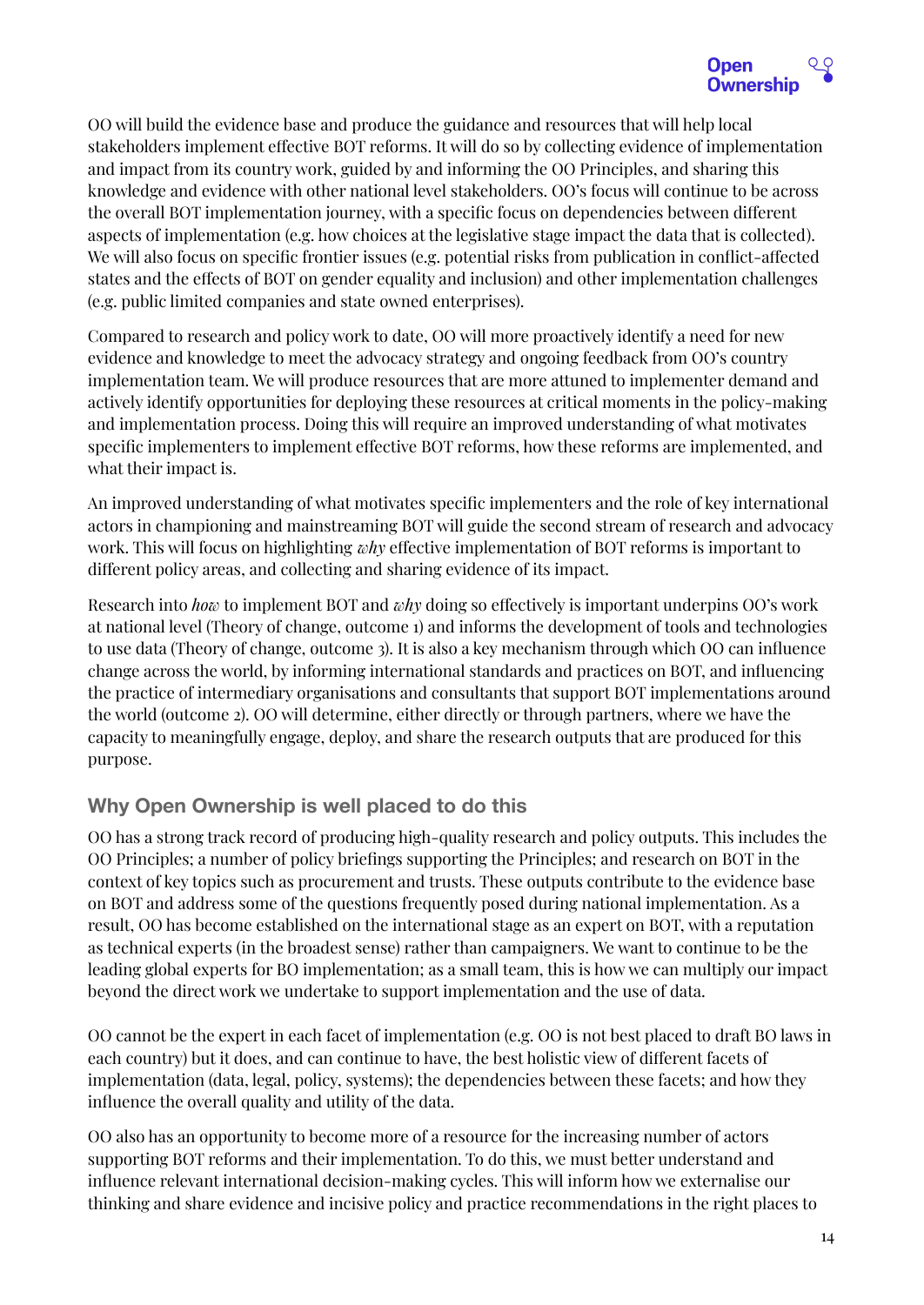

the right audiences. It will also inform where OO should engage by itself and where it should do so through international and national partners.

## <span id="page-14-0"></span>**Workstream 3 activities 2022-2025**

**1. Developing policy recommendations and detailed guidance on implementing effective BOT reforms**

Focusing primarily on implementing countries identified under workstream 1, we will produce research and policy outputs that respond to the demand of country-level implementers. This means continuing to produce policy briefings for all the OO Principles to finalise our overall policy framing. We will also produce more detailed guidance on issues as they emerge, with a specific focus on dependencies, prioritised according to implementer queries and assessments of data of publishing countries (e.g. certain gaps in initial Latvia data suggest there are some issues in legislation, policy, and guidance).

This activity should also test whether our recommendations are leading to the expected outcomes in practice. This will require implementing a MEL framework that assesses the impact of OO's policy framing (the OO Principles). This will likely focus on different data users and different policy aims. Part of the MEL framework will also focus on understanding the key reasons and motivations for implementers to implement BOT reforms for impact rather than for compliance, which will feed into the following workstream 3 activity.

#### **2. Understanding and articulating the importance and impact of BOT in different policy areas**

Based on a combination of evidence gathered from workstream 1 and desk research, this activity will produce outputs that highlight key policy applications of BO data (tax, national security, possibly environment/fishing/vessels) to key audiences identified through our advocacy strategy at national and international levels. This will include producing impact stories and case studies of countries that have effectively implemented BOT reforms. Highlighting different policy use cases and the potential impact of BOT reforms implemented well contributes to the Theory of change outcomes 1 and 2.

#### **3. Global knowledge sharing and advocacy**

We will help raise international standards by providing standard-setting bodies with necessary evidence on the potential value of the implementation of effective BOT reforms (activity 2) and how this can be done (activity 1). During 2022, we will define the focus of our international advocacy work within the advocacy strategy, driven by OO's pre-existing and planned research outputs, and analysis of specific opportunities to influence global policy stakeholders. This will explore how OO can use relationships with key global stakeholders to build the capacity of the many actors (including those that actually deliver BOT implementation, such as national information technology companies and consultants) who provide technical assistance on BOT implementation. Finally, we will support civil society organisation coalitions working on BOT reforms at national and international levels by sharing OO's outputs and knowledge based on opportunities they identify.